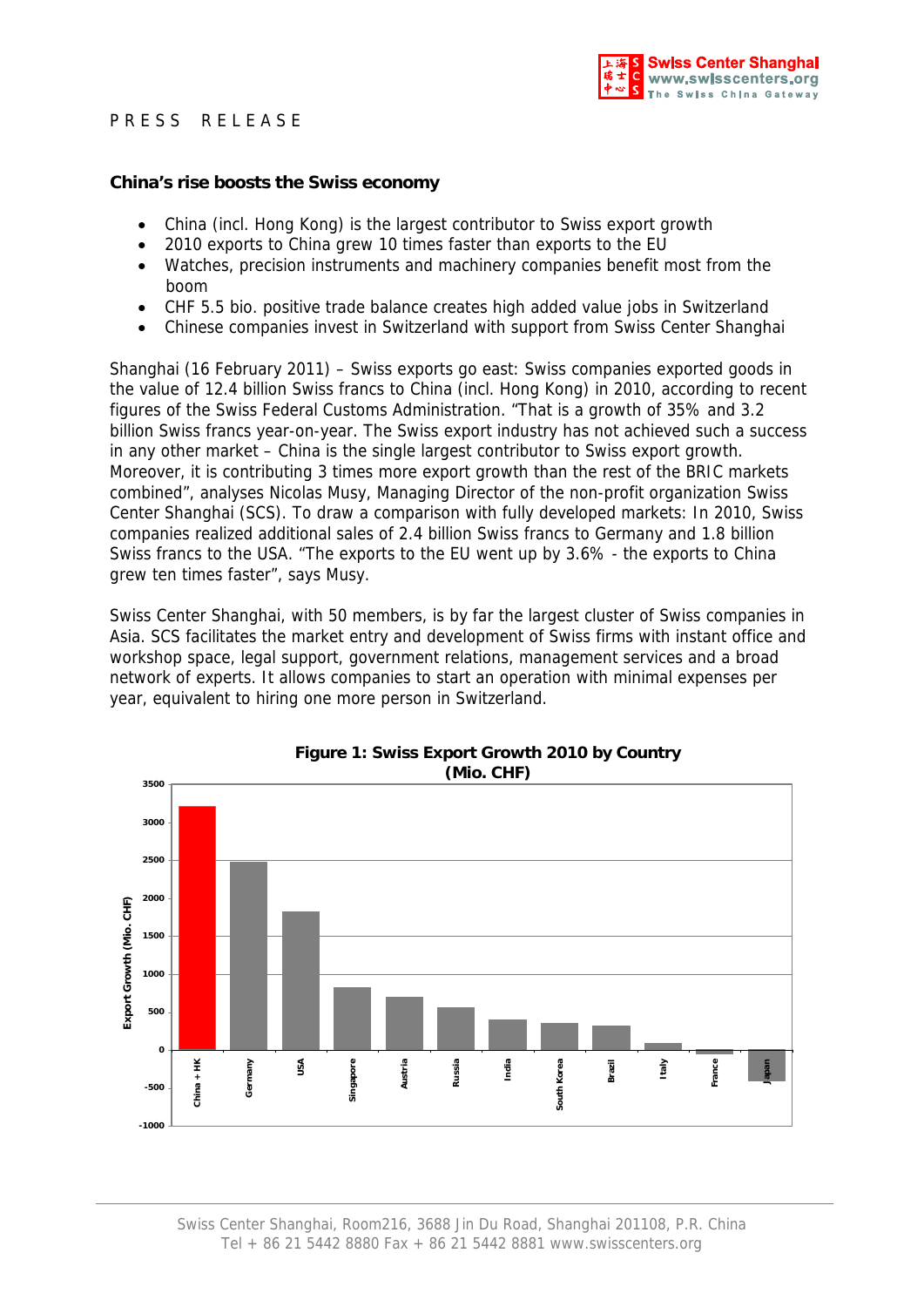



**Figure 2: Development of Swiss Exports to China & Hong Kong, 2000-2010 (Mio. CHF)**

#### **Machinery, precision and watch companies profit**

Two sectors are the main drivers of Swiss exports to China (incl. Hong-Kong): Machinery exports and watches & precision instruments exports add up to three quarters of the total. Watches, precision instruments and jewelry in the value of 5.8 billion Swiss francs have been exported in 2010 – an addition of 45% over 2009. Machinery exports grew by 46% - ten times faster than to the EU – to 3.5 billion Swiss francs.

Swiss Center Shanghai mostly supports machinery and industrial equipment producers, particularly with its Machinery Center allowing exporters to establish demonstration, application, training, and after sales service operations to support local customers.



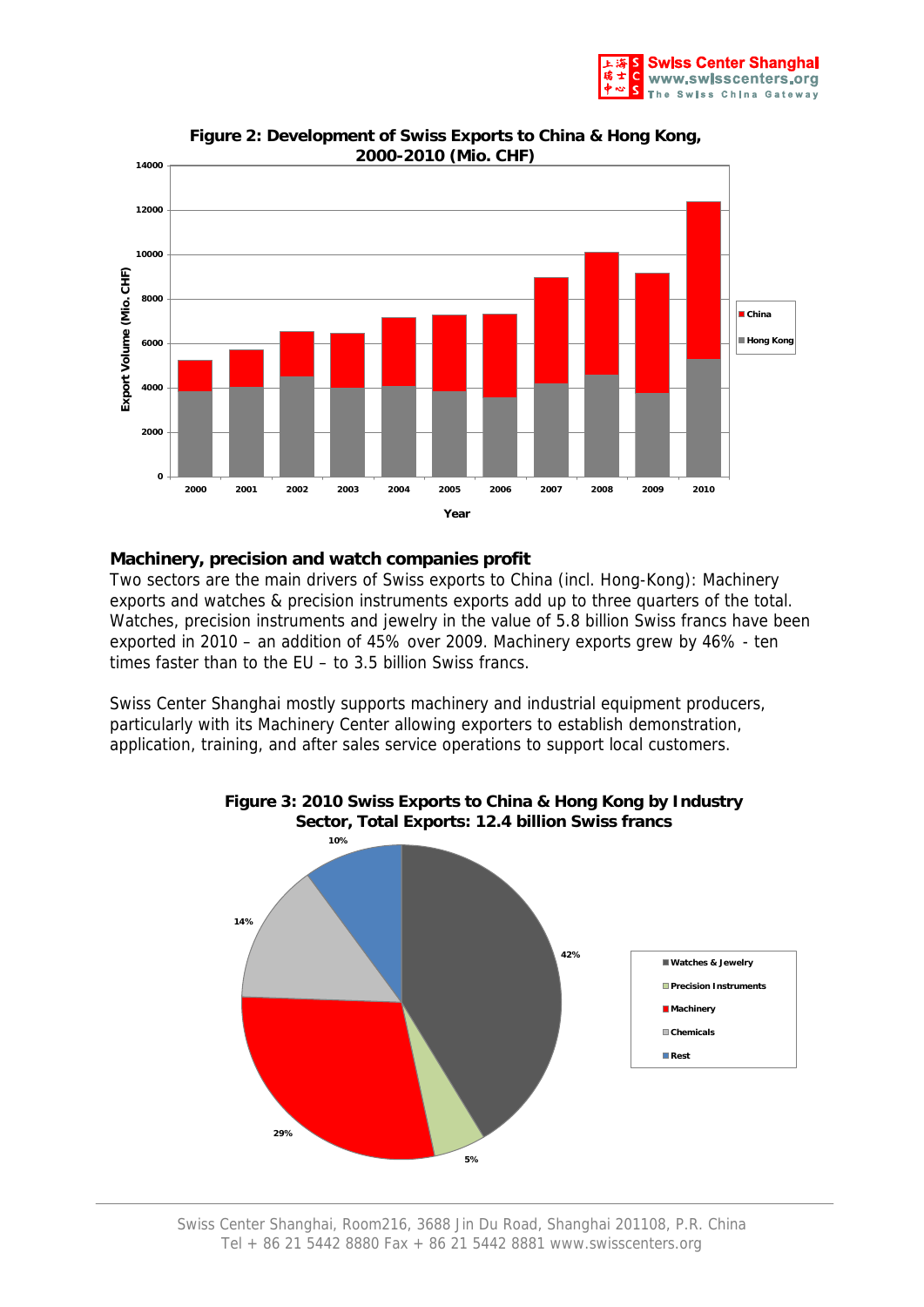

### **Trade surplus creates high added value jobs in Switzerland**

The fast growing Chinese market already imports 6.4% of all Swiss exported goods. Even more remarkable: Switzerland is one of the few countries regularly posting a positive trade balance with China. The trade surplus 2010 with China (incl. Hong Kong) was 5.5 billion Swiss francs. "A comparison with the overall Swiss trade surplus of 19.4 billion Swiss francs shows how important the Chinese market is becoming for Switzerland", states Musy. "We can estimate that the Swiss export growth to China in 2010 created between 10'000 and 15'000 high added value jobs in Switzerland, which is not the case for most EU countries and the USA."

#### **Chinese companies discover Switzerland**

"But not only do the booming exports to China contribute to the Swiss job market", reports Zhen Xiao, General Manager of SCS. "Chinese companies also start to invest in Switzerland and create jobs there directly." Swiss Center Shanghai is therefore newly active in finding Chinese companies who are interested to invest in the Swiss market and supporting them on their way to Switzerland. "Until now, around 40 Chinese companies have established their operations in Switzerland and created many specialized jobs. For example the innovative solar company Suntech Power – the world's third largest solar company and the world's largest producer of crystalline silicon photovoltaic modules - has started in Schaffhausen, and the two global leaders in telecom and network solutions, Huawei and ZTE, have setup in Bern", explains Xiao.

#### **Prospect for 2011: further growth expected**

With the Chinese economy on the fast track, Swiss companies can continue to profit from the China boom in 2011 and the years to come. Musy: "On average, analysts expect that the Chinese market will grow around 9% annually in the decade starting this year. Precision instruments, machinery and watch companies have the greatest opportunity to further expand their sales with the right strategy, China know-how, and products that fit the local market. As the trade figures imply, it is high time for Swiss companies to push their business in China. The market is very competitive and particular; however with 10 years of experience, its network and track record, the Swiss Center Shanghai offers the necessary support and reduction of risks for a success."

Figure 1: 3.2 billion Swiss francs of additional exports to China including Hong Kong in 2010 make China the single largest contributor to Swiss export growth. (Figures from the Swiss Federal Customs Administration)

Figure 2: Swiss exports to China on the rise. Together with Hong Kong, China imported Swiss goods in the value of 12.4 billion Swiss francs in 2010. Exports have more than doubled within ten years. (Figures for 2000-2005 from the Swiss embassy in China, figures for 2006-2010 from the Swiss Federal Customs Administration)

Figure 3: Swiss companies from the machinery, watch, precision instruments, and chemicals industries are the main beneficiaries of China's emergence. (Figures from the Swiss Federal Customs Administration)

**About Swiss Center Shanghai (SCS):** Founded in 2000, SCS is by far the largest cluster of Swiss enterprises in China with a rich experience in business set-up and China operations management. SCS not only offers instant workshop, office and desk space, but also supports the companies with government relations and a broad network of experts. SCS served more than 100 companies in China – both SMEs and large enterprises. Among